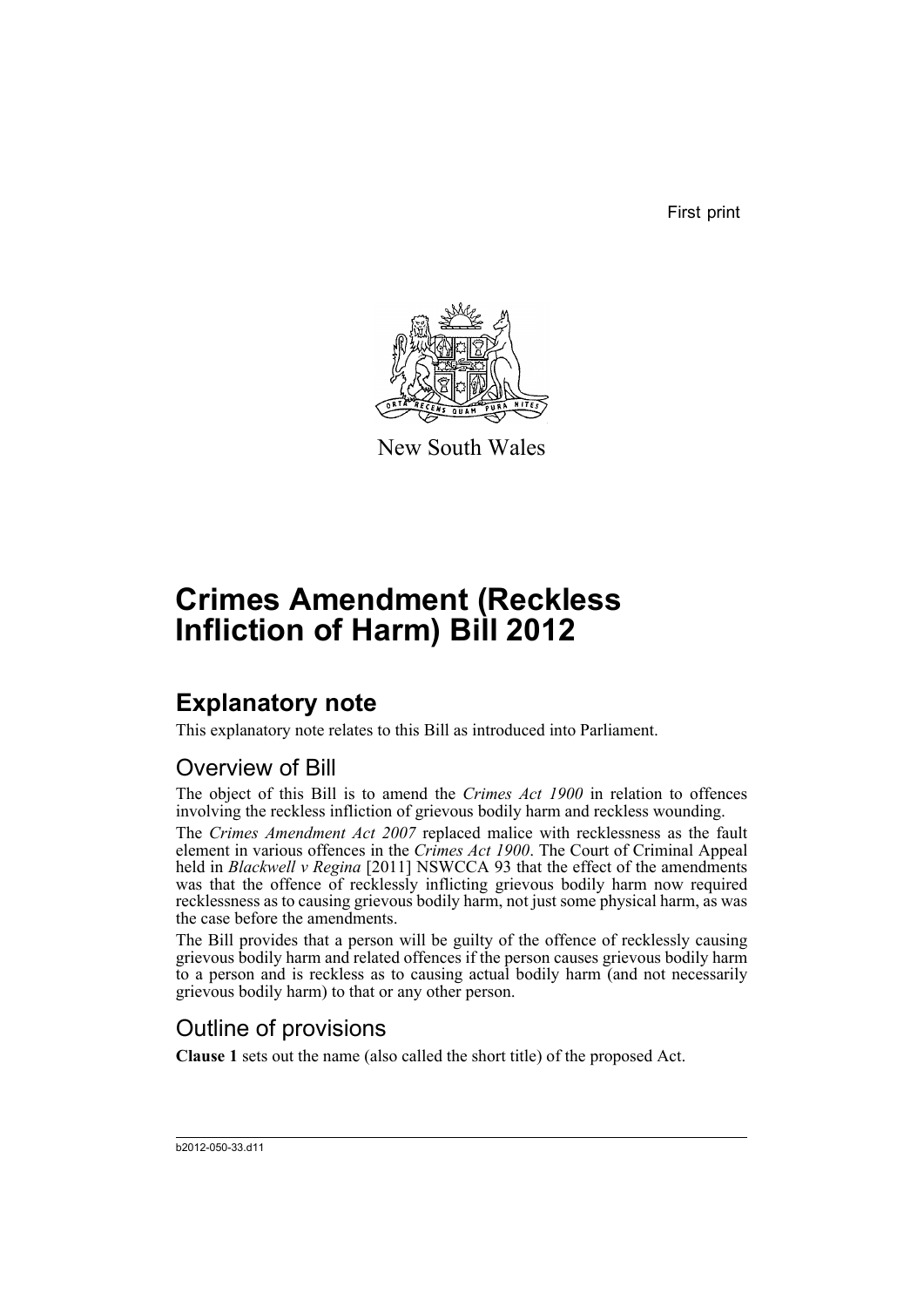Explanatory note

**Clause 2** provides for the commencement of the proposed Act on the date of assent to the proposed Act.

#### **Schedule 1 Amendment of Crimes Act 1900 No 40**

**Schedule 1 [1]–[6]** amend the following provisions to give effect to the object of the Bill as described in the Overview above:

- (a) section 35 (Reckless grievous bodily harm or wounding),
- (b) section 60 (Assault and other actions against police officers),
- (c) section 60A (Assault and other actions against law enforcement officers (other than police officers)),
- (d) section 60E (Assaults etc at schools),
- (e) section 105A (Definitions) for the purposes of specially aggravated break and enter offences in sections 109–113.

In the case of the offence of recklessly wounding or causing grievous bodily harm to a police officer, the Bill makes it clear that recklessness relates to causing actual bodily harm to a police officer or any other person. The Bill makes similar amendments in relation to the same offence against other law enforcement officers and school teachers and students.

**Schedule 1 [7]** is a transitional provision which provides that the amendments made by the proposed Act only apply to offences committed, or alleged to have been committed, on or after the commencement of the amendments.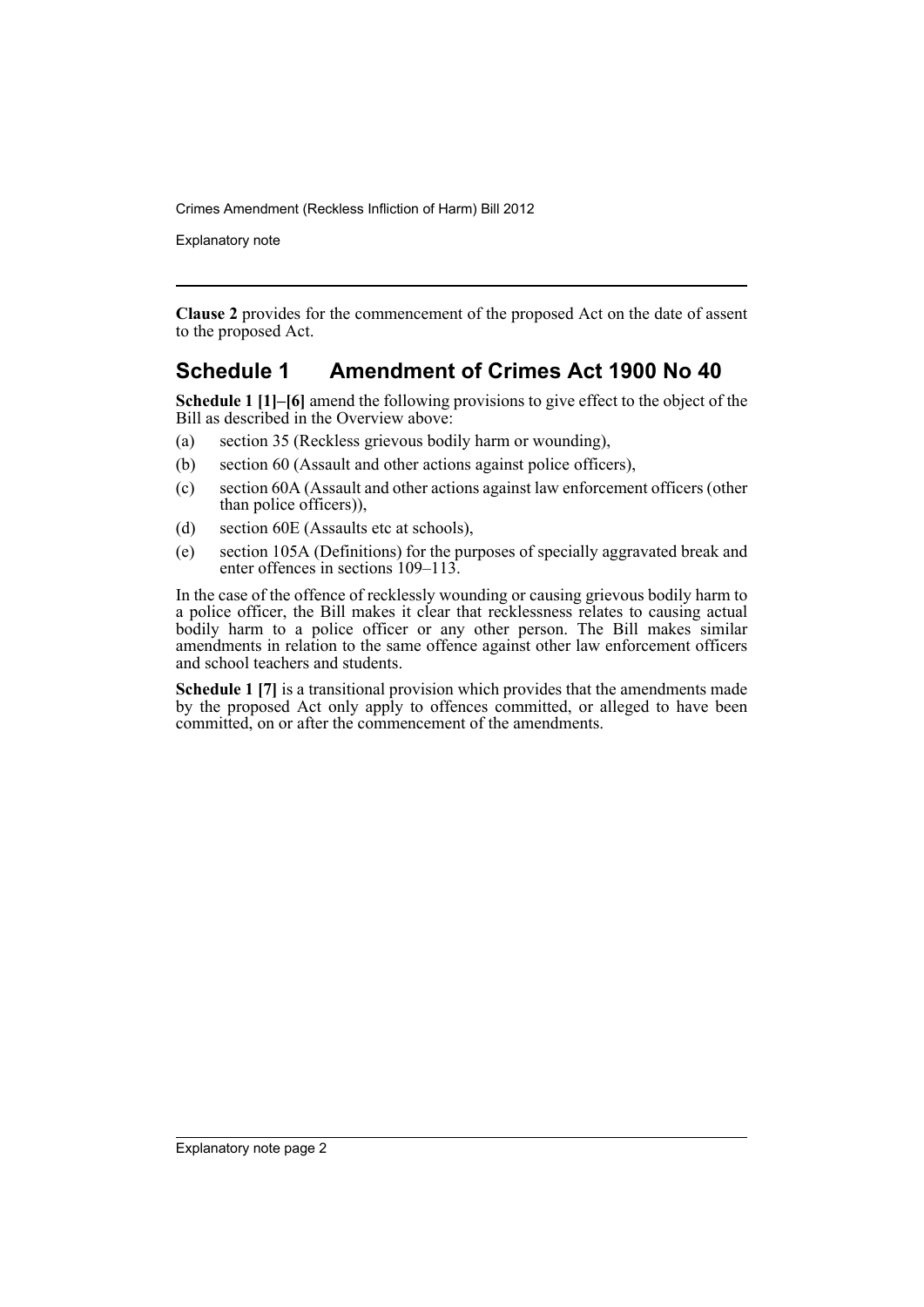First print



New South Wales

# **Crimes Amendment (Reckless Infliction of Harm) Bill 2012**

### **Contents**

|                                               | Page |
|-----------------------------------------------|------|
| 1 Name of Act                                 |      |
| 2 Commencement                                |      |
| Schedule 1 Amendment of Crimes Act 1900 No 40 |      |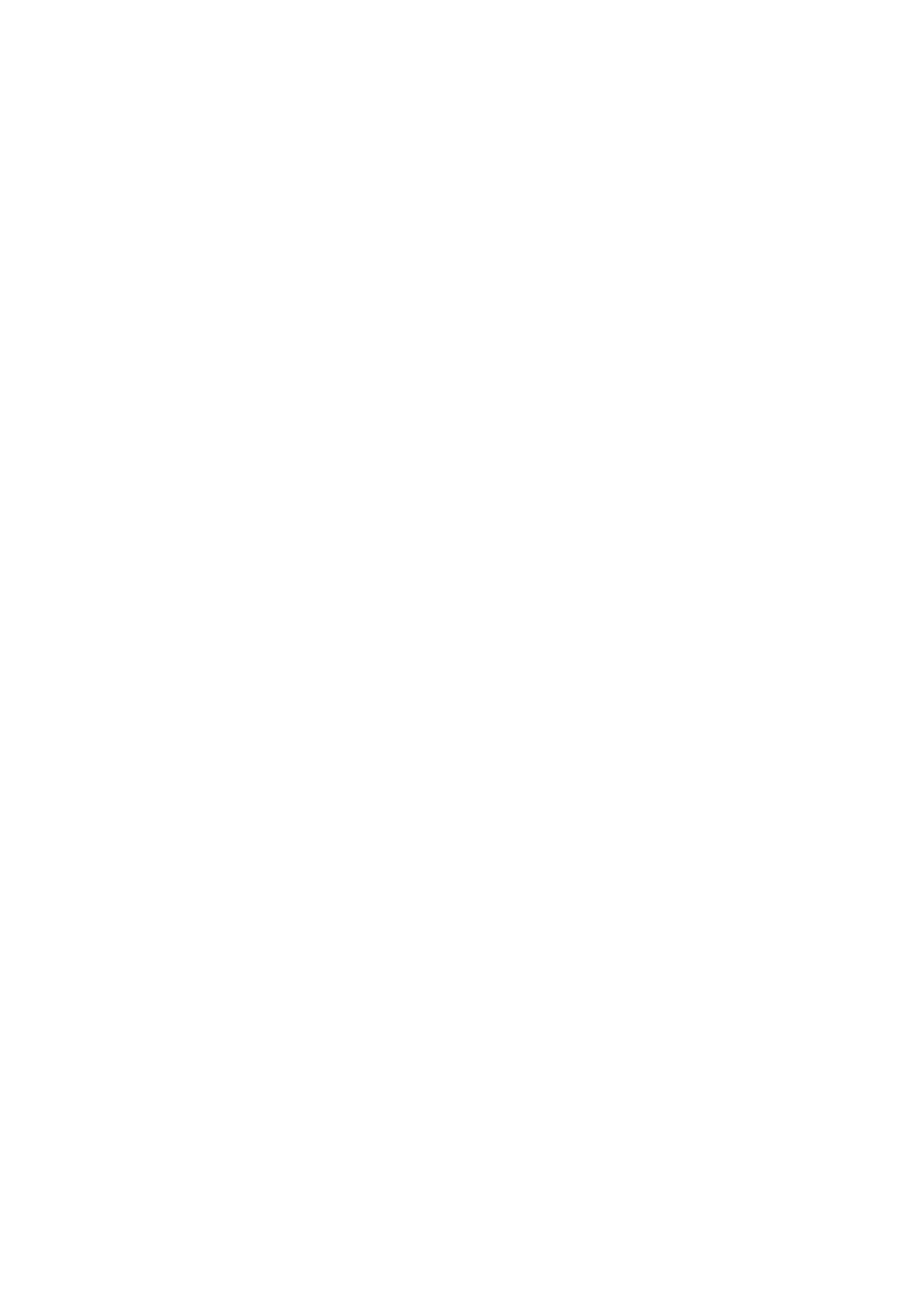

New South Wales

# **Crimes Amendment (Reckless Infliction of Harm) Bill 2012**

No , 2012

#### **A Bill for**

An Act to amend the *Crimes Act 1900* with respect to offences involving the reckless infliction of harm.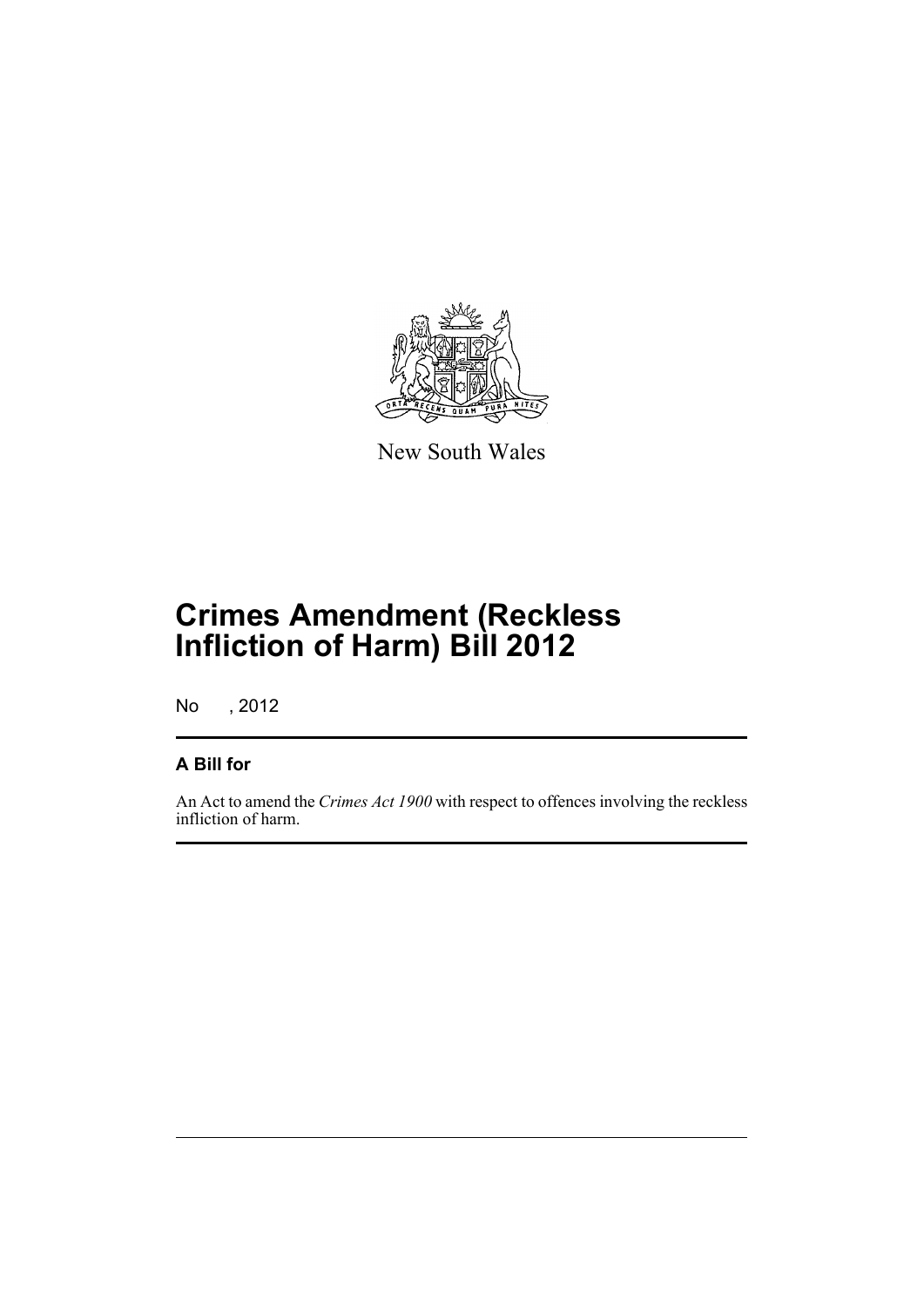<span id="page-5-1"></span><span id="page-5-0"></span>

| The Legislature of New South Wales enacts:                                  |                     |
|-----------------------------------------------------------------------------|---------------------|
| Name of Act                                                                 | $\mathcal{P}$       |
| This Act is the Crimes Amendment (Reckless Infliction of Harm)<br>Act 2012. | 3<br>$\overline{4}$ |
| Commencement                                                                | 5                   |
| This Act commences on the date of assent to this Act.                       | 6                   |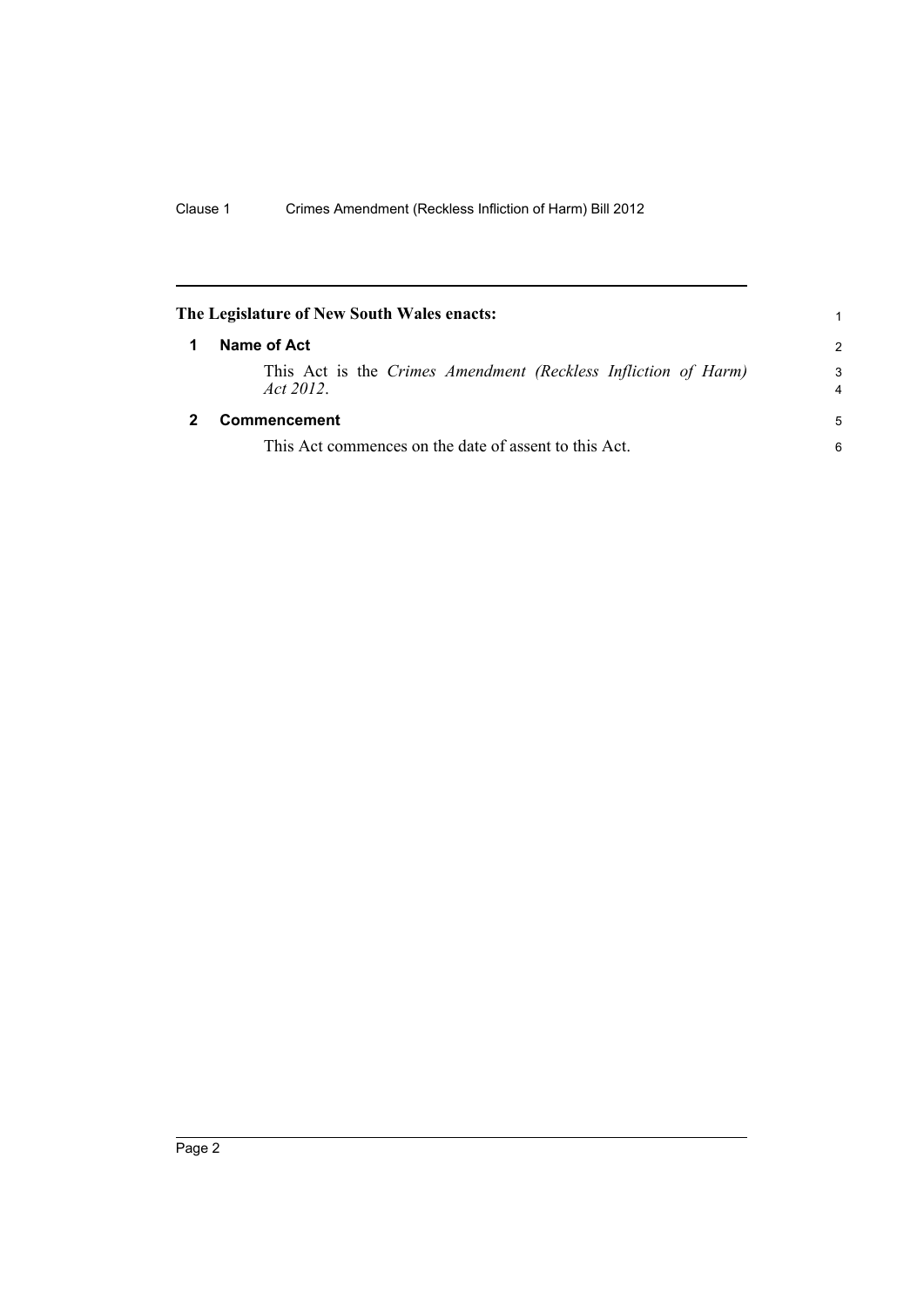Amendment of Crimes Act 1900 No 40 Schedule 1

<span id="page-6-0"></span>

| <b>Schedule 1</b> |     | <b>Amendment of Crimes Act 1900 No 40</b>                                           |                     |
|-------------------|-----|-------------------------------------------------------------------------------------|---------------------|
| [1]               |     | Section 35 Reckless grievous bodily harm or wounding                                | $\overline{c}$      |
|                   |     | Omit section 35 $(1)$ – $(4)$ . Insert instead:                                     | 3                   |
|                   | (1) | Reckless grievous bodily harm-in company                                            | 4                   |
|                   |     | A person who, in the company of another person or persons:                          | 5                   |
|                   |     | causes grievous bodily harm to any person, and<br>(a)                               | 6                   |
|                   |     | is reckless as to causing actual bodily harm to that or any<br>(b)<br>other person, | $\overline{7}$<br>8 |
|                   |     | is guilty of an offence.                                                            | 9                   |
|                   |     | Maximum penalty: Imprisonment for 14 years.                                         | 10                  |
|                   | (2) | Reckless grievous bodily harm                                                       | 11                  |
|                   |     | A person who:                                                                       | 12                  |
|                   |     | causes grievous bodily harm to any person, and<br>(a)                               | 13                  |
|                   |     | is reckless as to causing actual bodily harm to that or any<br>(b)<br>other person, | 14<br>15            |
|                   |     | is guilty of an offence.                                                            | 16                  |
|                   |     | Maximum penalty: Imprisonment for 10 years.                                         | 17                  |
|                   | (3) | Reckless wounding-in company                                                        | 18                  |
|                   |     | A person who, in the company of another person or persons:                          | 19                  |
|                   |     | wounds any person, and<br>(a)                                                       | 20                  |
|                   |     | is reckless as to causing actual bodily harm to that or any<br>(b)<br>other person, | 21<br>22            |
|                   |     | is guilty of an offence.                                                            | 23                  |
|                   |     | Maximum penalty: Imprisonment for 10 years.                                         | 24                  |
|                   | (4) | <b>Reckless wounding</b>                                                            | 25                  |
|                   |     | A person who:                                                                       | 26                  |
|                   |     | wounds any person, and<br>(a)                                                       | 27                  |
|                   |     | is reckless as to causing actual bodily harm to that or any<br>(b)<br>other person, | 28<br>29            |
|                   |     | is guilty of an offence.                                                            | 30                  |
|                   |     | Maximum penalty: Imprisonment for 7 years.                                          | 31                  |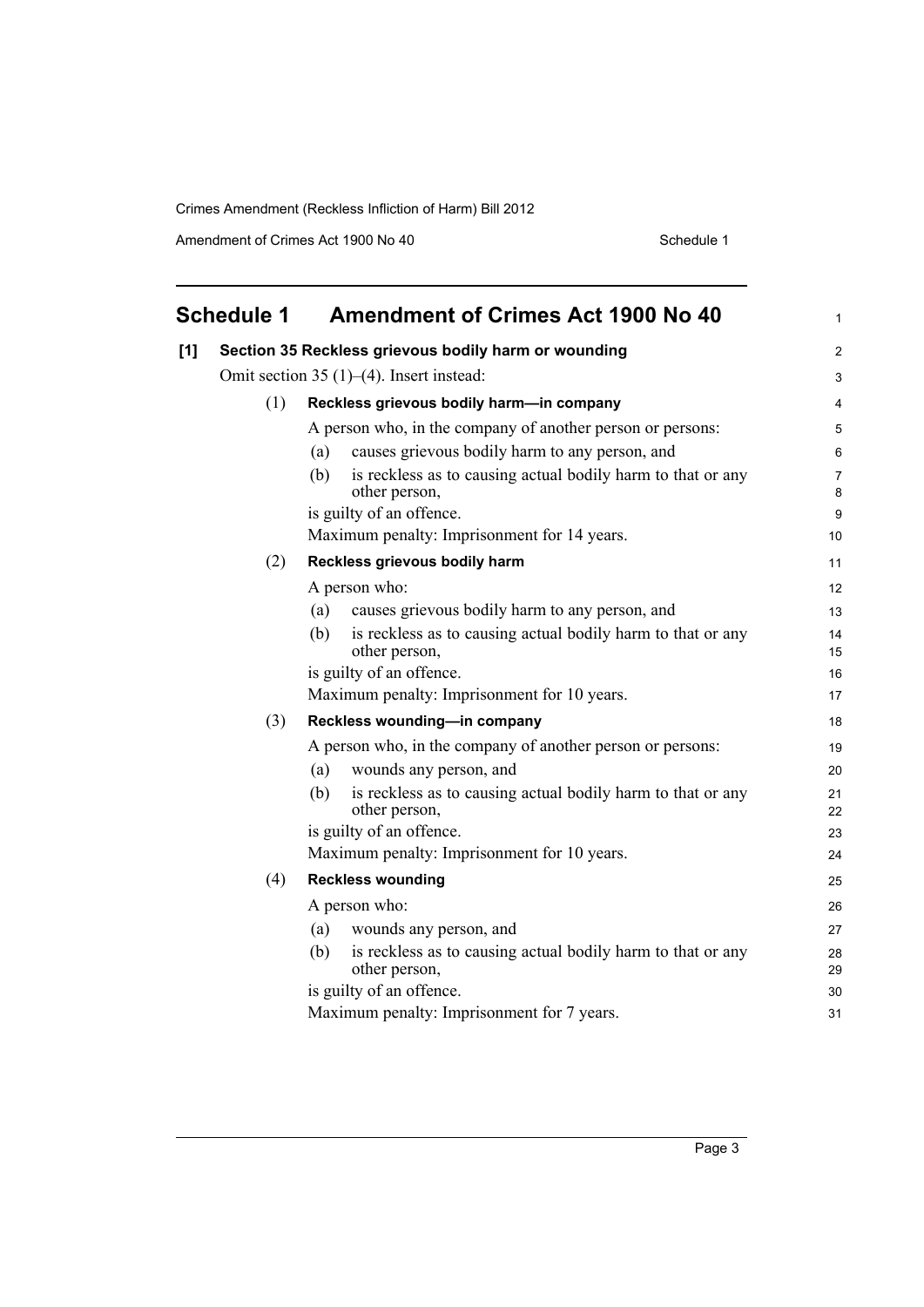Schedule 1 Amendment of Crimes Act 1900 No 40

| [2]   |                                               |                            | Section 60 Assault and other actions against police officers                                                                                                   | 1                       |
|-------|-----------------------------------------------|----------------------------|----------------------------------------------------------------------------------------------------------------------------------------------------------------|-------------------------|
|       | Omit section 60 (3) and (3A). Insert instead: |                            |                                                                                                                                                                | $\overline{2}$          |
|       | (3)                                           | A person who by any means: |                                                                                                                                                                | 3                       |
|       |                                               | (a)                        | wounds or causes grievous bodily harm to a police officer<br>while in the execution of the officer's duty, and                                                 | 4<br>5                  |
|       |                                               | (b)                        | is reckless as to causing actual bodily harm to that officer<br>or any other person,                                                                           | $\,6$<br>$\overline{7}$ |
|       |                                               |                            | is liable to imprisonment for 12 years.                                                                                                                        | 8                       |
|       | (3A)                                          |                            | A person who by any means during a public disorder:                                                                                                            | $\boldsymbol{9}$        |
|       |                                               | (a)                        | wounds or causes grievous bodily harm to a police officer<br>while in the execution of the officer's duty, and                                                 | 10<br>11                |
|       |                                               | (b)                        | is reckless as to causing actual bodily harm to that officer<br>or any other person,                                                                           | 12<br>13                |
|       |                                               |                            | is liable to imprisonment for 14 years.                                                                                                                        | 14                      |
| $[3]$ | (other than police officers)                  |                            | Section 60A Assault and other actions against law enforcement officers                                                                                         | 15<br>16                |
|       | Omit section 60A (3). Insert instead:         |                            |                                                                                                                                                                | 17                      |
|       | (3)                                           |                            | A person who by any means:                                                                                                                                     | 18                      |
|       |                                               | (a)                        | wounds or causes grievous bodily harm to a law<br>enforcement officer (other than a police officer) while in<br>the execution of the officer's duty, and       | 19<br>20<br>21          |
|       |                                               | (b)                        | is reckless as to causing actual bodily harm to that officer<br>or any other person,                                                                           | 22<br>23                |
|       |                                               |                            | is liable to imprisonment for 12 years.                                                                                                                        | 24                      |
| [4]   |                                               |                            | <b>Section 60E Assaults etc at schools</b>                                                                                                                     | 25                      |
|       |                                               |                            | Omit section 60E (3). Insert instead:                                                                                                                          | 26                      |
|       | (3)                                           |                            | A person who by any means:                                                                                                                                     | 27                      |
|       |                                               | (a)                        | wounds or causes grievous bodily harm to a school student<br>or member of staff of a school while the student or member<br>of staff is attending a school, and | 28<br>29<br>30          |
|       |                                               | (b)                        | is reckless as to causing actual bodily harm to that student<br>or member of staff or any other person,                                                        | 31<br>32                |
|       |                                               |                            | is liable to imprisonment for 12 years.                                                                                                                        | 33                      |